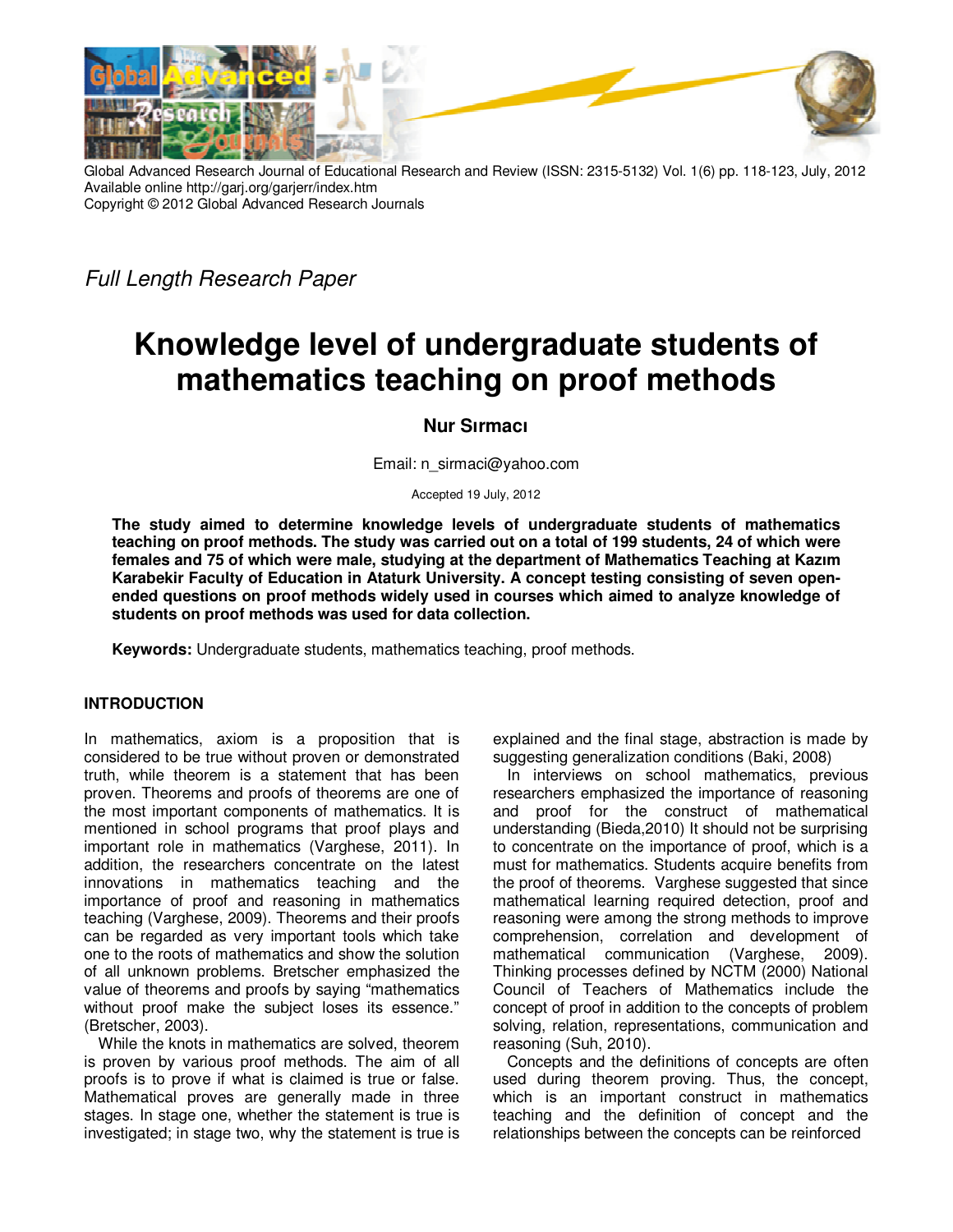(Bingolbaliand Monaghan;2008). Mathematics becomes attractive since the problems in theorems would be discussed (Freiman, Manuel and Lirette; 2007). As theorem proving forms as basis to discuss mathematical opinions of the students, the teachers has the opportunity to improve mathematical opinion of the students (Barlow and Mccory; 2011). At each step of theorem proving, beliefs, attitudes and emotions which are important for mathematical learning and teaching unravel on condition that these positive cases are achieved and motivation for further learning can be encouraged (Caballero, Blanco and Guerreo; 2011).

Considering the benefits of theorem and proof, it becomes compulsory to introduce the students with theorem and proof in mathematics courses throughout their learning period. For this reason, in parallel to the readiness of students, the concept of proof is provided in every step of education. Although the concept of proof is included in mathematics courses in various grades of education, they particularly serve as a basis in university mathematics courses (Mejia-Ramos, Fuller Rhodas and Samkoff; 2012). In an environment where the components of teachers' knowledge, pedagogic content knowledge, general pedagogic knowledge are discussed (Koniq, Blomeke, Paine, Schmidt and Hsieh, 2011), like in other branches, this is valid for the education of mathematics teachers or mathematicians. If a person who will be specialized in the field of mathematics knows all information including theorem and proofs in a very detailed manner, he/she will have a rich content knowledge.

In this case, one of the things to question is the extent of mental organization or mental ability of a student related to proof methods of any theorem. It involves theorem proving methods and the skill of knowing when and how to use these methods.

## **METHOD**

## **Sampling**

The sampling of the study consisted of a total of 199 students, 24 of whom were female and 75 of whom were male. The students were studying at the Department of Mathematics Teaching at Atatürk University, Kazım Karabekir Faculty of Education.

## **Data Collection Tool**

A concept testing consisting of seven open-ended questions involving proof methods widely used in courses which aimed to analyze knowledge levels of

students on proof methods was used for data collection.

## **Data analysis**

The answers of the students to open-ended questions were evaluated as "correct", "partially correct" and "incorrect". Chi-square analysis was used for statistical analysis.

## **Findings and comments**

Findings and comments to the answers to the questions in concept testing used in the study are presented below.

12.9% of female students gave correct answers and 87.1% gave incorrect answers; while 13.3% of male students gave correct answers and 86.7% gave incorrect answers to the question "What is theorem proving? Explain." The answer "partially correct" was not found among the answers of the students. The implication  $p \implies q$  with true p hypothesis is called a theorem. Theorem proving means reaching the statement based on the hypothesis of the theorem. It was found that 13.1% of the students had this knowledge, while the rest did not have any knowledge on this subject even partially. The answer " $p \Rightarrow q$ " implication is called hypothesis" was among incorrect answers.

The answers to the question "Give information about induction method" are presented in table 2. It is understood from Table 2 that, 47.6% of female students gave correct answers; 5.6% gave partially correct answers and 46.5% gave incorrect answers to the question. On the other hand, it was found that 58.7% of male students gave correct answers; 4% gave partially correct answers and 37.3% gave incorrect answers to this question. Proof method in the form of reaching the general judgment from special cases is called induction method. This method can be explained as follows:

P(n) is a proposition about natural numbers and D is the set of truth values of this proposition, in other words;

Let  $D=\{n: n \in \mathbb{N} \text{ and } P(n)\}$  be correct, If,

$$
\mathsf{a})
$$

**ED** 

b)

 $\epsilon$ D then if (k+1)  $\epsilon$ D then D=N. Statements such as "we should show that  $(k+1)$  ED considering that  $1 \in D$ " were observed among the answers of the students.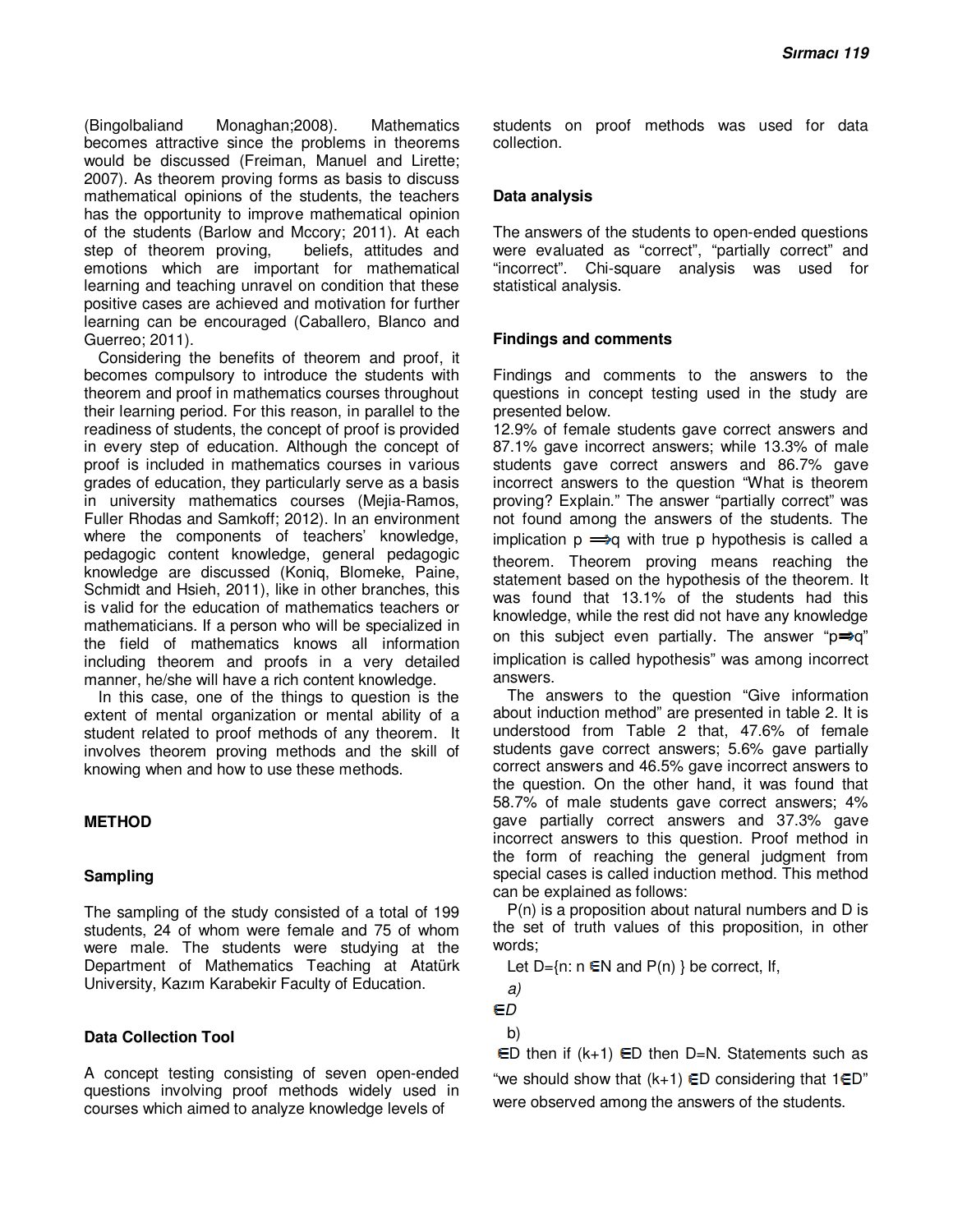| Gender     |           | Correct  | Incorrect | Total |  |
|------------|-----------|----------|-----------|-------|--|
| Female     | N         | 16       | 108       | 124   |  |
|            | $\%$      | 12.9     | 87.1      | 100   |  |
| Male       | N         | 10       | 65        | 75    |  |
|            | %         | 13,3     | 86.7      | 100   |  |
| Total      | N         | 26       | 173       | 199   |  |
|            | %         | 13.1     | 86.9      | 100   |  |
| $D.F. = 1$ | $= 0.008$ | p > 0.05 |           |       |  |

# **Table 1**

#### **Table 2**

| Gender     | N         | Correct    | <b>Partially Correct</b> | Incorrect | Total |  |
|------------|-----------|------------|--------------------------|-----------|-------|--|
|            | %         |            |                          |           |       |  |
| Female     | N         | 59         |                          | 58        | 124   |  |
|            | %         | 47.6       | 5.6                      | 46.8      | 100.0 |  |
| Male       | N         |            | 3                        | 28        | 75    |  |
|            | $\%$      | 44<br>58.7 | 4.0                      | 37.3      | 100.0 |  |
| Total      |           | 103        | 10                       | 86        | 199   |  |
|            | %         | 51.8       | 5.0                      | 43.2      | 100   |  |
| $D.F. = 2$ | $= 2.325$ | p > 0.05   |                          |           |       |  |

#### **Table3**

| Gender |        | Correct    | Incorrect   | Total       |  |
|--------|--------|------------|-------------|-------------|--|
| Female | N      | 25         | 99          | 124         |  |
|        | %      | 20.2       | 79.8        | 100.0       |  |
| Male   | N<br>% | 11<br>14,7 | 64<br>85.3  | 75<br>100.0 |  |
| Total  | N<br>% | 36<br>18.1 | 163<br>81.9 | 199<br>100  |  |

 $D.F. = 1$  $x^2$  $= 0.952$  p>0.05

#### **Table 4**

| Gender     |           | Correct    | Incorrect   | Total       |  |
|------------|-----------|------------|-------------|-------------|--|
| Female     | Ν         | 36         | 88          | 124         |  |
|            | %         | 29.0       | 71.0        | 100.0       |  |
| Male       | N<br>%    | 27<br>36,0 | 48<br>64.0  | 75<br>100.0 |  |
| Total      | N<br>%    | 63<br>31.7 | 163<br>68.3 | 199<br>100  |  |
| $D.F. = 1$ | $= 1.049$ | p > 0.05   |             |             |  |

Among partially correct answers, the first two steps of induction methods was written correctly or the first step was written correctly but the third and final step  $(k+1)$  ED was written incorrectly.

As for the question "What is direct proof? Explain." It was found that 20.2% of female students gave correct answers; 79.8% gave incorrect answers. On the other hand, 14.7% of male students gave correct answers,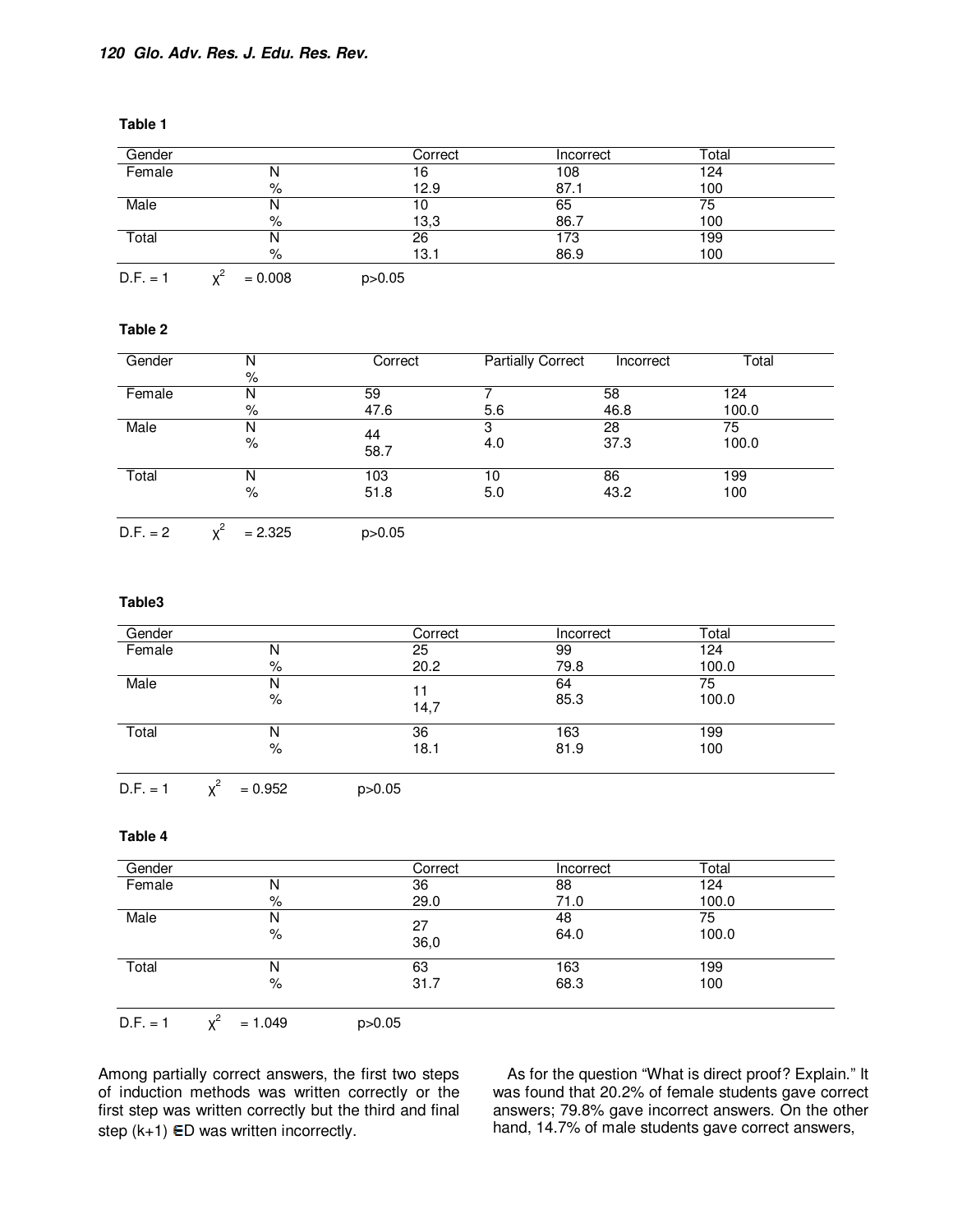| Gender     |           | Correct  | Incorrect   | Total       |  |
|------------|-----------|----------|-------------|-------------|--|
| Female     | N         |          | 119         | 124         |  |
|            | %         | 4.0      | 96.0        | 100.0       |  |
| Male       | N<br>%    | 4.0      | 72<br>96.0  | 75<br>100.0 |  |
| Total      | N<br>%    | 4.0      | 191<br>96.0 | 199<br>100  |  |
| $D.F. = 1$ | $= 0,000$ | p > 0.05 |             |             |  |

#### **Table 5**

#### **Table 6**

| Gender     |           |          | Correct        | Incorrect   | Total       |
|------------|-----------|----------|----------------|-------------|-------------|
| Female     |           | N        | 4 <sub>1</sub> | 83          | 124         |
|            |           | %        | 33.1           | 66.9        | 100.0       |
| Male       |           | N<br>%   | 24<br>32.0     | 51<br>68.0  | 75<br>100.0 |
| Total      |           | N<br>%   | 65<br>32.7     | 134<br>67.3 | 199<br>100  |
| $D.F. = 1$ | $= 0.024$ | p > 0.05 |                |             |             |

 $Y^{\mathsf{c}}$  $= 0.024$  p>0.05

### **Table 7**

| Gender |        | Correct     | Incorrect   | Total       |  |
|--------|--------|-------------|-------------|-------------|--|
| Female | IΝ     | 74          | 50          | 124         |  |
|        | ℅      | 59.7        | 40.3        | 100.0       |  |
| Male   | N<br>% | 55<br>73.3  | 20<br>26.7  | 75<br>100.0 |  |
| Total  | N<br>% | 129<br>64.8 | 170<br>35.2 | 199<br>100  |  |

 $D.F. = 1$  $Y^2$  $= 3.822$  p>0.05

while 85.3% gave incorrect answers. The answer "partially correct" was not used by female or male students. In calculation of theorem  $p \Rightarrow q$  using direct proof method, the truth of propositions such as  $p \Rightarrow p_1$ ,  $p_1 \Rightarrow p_2$ ,  $p_2 \Rightarrow p_3$ ,  $p_n \Rightarrow q$  are showed and it is implied that the proposition  $p \rightleftharpoons q$  is true. Incorrect answers included defining direct proof as the method to obtain the proposition p $\Rightarrow$ q, using the propositions p  $\Rightarrow$ q $^{\prime}$  , q $^{\prime}$  $\Rightarrow$  r,  $r \Rightarrow q$ . In addition, although they are totally unrelated, some of the students confused proof by contradiction, induction, trial and error and counter example methods with direct proof method.

As for the answers given to the question "Explain proof by transposition method", it was found that 29% of female students gave correct answers; 71% gave incorrect answers, while 36% of male students gave

correct answers and 64% gave incorrect answers. The answer "partially correct" was not used by the students. In this proof method the equation  $p \Rightarrow q$ , q'  $\Rightarrow$  p' is used. The method of proving a theorem with contrary reverse instead of direct proof is called proof by transposition method. It was observed that the students wrote proof by contradiction method as reductio ad absurdum method in incorrect answers. Some answers defined direct proof method instead of reductio ad absurdum.

Data related to the question "Explain proof by contradiction method" is presented in Table 5. 4% of female students gave correct answers, while 96% gave incorrect answers. On the other hand, 4% of male students gave correct answers, while 96% gave incorrect answers to the question. The answer partially correct was not used by the students. Proof by contradiction is a form of proof that establishes e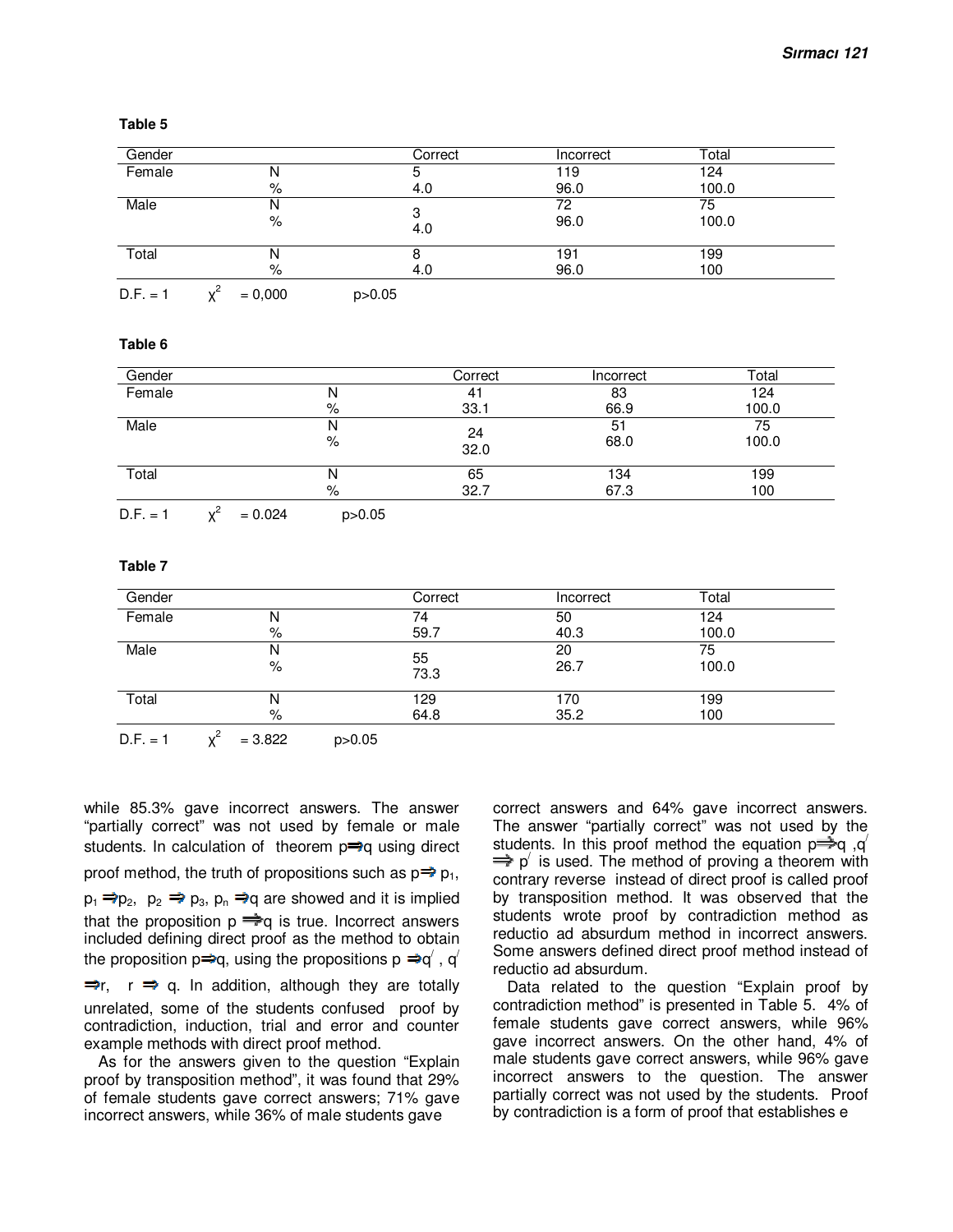general contradiction based on a proposition's being false in a theorem. In this proof method, the equation  $(p \Rightarrow q)'$ ,  $p \wedge q'$  is used. The principle is to obtain contradiction from the falsity of the statement in proof by contradiction method. The majority of the students, (96%) gave incorrect answers to this question. Analysis of incorrect answers showed that generally it was claimed that  $p \Rightarrow q$  is equal to  $p/\Lambda q$ ,  $p/\Lambda q$ . In addition, it was found that definitions of other proof methods were confused with proof by contradiction method.

Findings about the question "Explain trial and error method" are presented in Table 6. According to the table, 33.1% of female students gave correct answers, while 66.9% gave incorrect answers. On the other hand, 32% of males students gave correct answers; and 68% gave incorrect answers. The answer partially correct was not used by the students. Proof method with trial and error method can be used in a proposition which takes different values. These values are written in their different places and the truth of the proposition is checked. One of the students defined this method as "the method applied by using each of the different proof methods of theorem" while another student defined this method as "trial and error method is one of the proof methods which accepts the truth or falsity of for example our hypothesis".

As for the answers to the questions "Explain counter example proof method", the following findings were obtained. Of the female students, 59.7% gave correct answers, while 40.3% gave incorrect answers to the question. As for males, 73.3% gave correct answers, while 26.7% gave incorrect answers to the question. The answer partially correct was not used by the students. In counter example proof method, by finding minimum one value showing that the given proposition was not true, the falsity of this proposition is proven. This method is generally used to prove that a proposition such as  $p \Rightarrow q$  is false. Incorrect answers showed that counter example proof was confused with proof by transposition and proof by contradiction methods. In addition, a statement such as " the proof is completed by giving one example showing that falsity of another proposition equal to the given proposition is false" was among the answers.

In addition to above mentioned findings, chi-square values for the differences between the answers of female and male students to all questions were found to be statistically insignificant.

## **RESULT AND SUGGESTIONS**

If the students know the implication " $p \Rightarrow q$ " as hypothesis, we should firstly make the students grasp the concept of theorem. We should make them

recognize the concepts of hypothesis and statement. In other words, we should describe and explain qualities of theorem in full. After this stage, we should teach the meaning of theorem proving in general terms and we should make them know about the stages used in theorem proving. In conclusion, a general information should be given about theorem and theorem proving. We can only contribute to cognitive development in this manner. Cognitive development about a concept is related to effective development (Panaoura, Gagatsis, Deliyianni and Elia, 2009).

It was observed that the students wrote irrelevant things instead of the proof methods which were asked to be described. This finding evokes the opinion that majority of the students do not have an idea as to proof methods, where and when they are used. To eliminate this, particularly the students at junior year in mathematics teaching should be extensively informed about theorem proof methods and then courses involving theorems and proofs should be taught.

It was observed that 96% of the students gave incorrect answers to the question "Explain proof by contradiction method." Analysis of incorrect answers showed that the students generally claimed that  $p \Rightarrow q$ was equal to  $p/\Lambda q$ ,  $p/\sqrt{q}$ . It was found that the students had no knowledge about  $p \implies q$  conditional proposition and as a result, they failed to give desired answers. In addition, since proof by contradiction method required more information than other proof methods, it was observed that success ratio was rather low. In this case, the subject of logic and all sub-concepts related to the subject should be adequately taught to the students.

Majority of undergraduate students of mathematics teaching have difficulty in writing mathematical proof (Powers, Craviotto and Grassl, 2010). Students generally do not know how to start proof (Bell2011). In an attempt to help the students to overcome this difficulty, the teacher should start by choosing correct course books. Course books play an important role in students' comprehension of reasoning and proof (Jhonson, Thampson and Senk; 2010).

The fact that the answer "partially correct" was given in induction proof method and relatively higher number of correct answers in this proof method can be explained as follows: when we, the teachers, are going to explain a theorem with the methods apart from induction, we apply this method directly without explaining to the students. When we are going to prove the theorem using induction method, on the other hand, we say "Let's now prove this with induction." As a result, induction method might be more familiar than other proof methods. For this reason, it is believed that it would be beneficial if the teachers explain which proof method they will use for